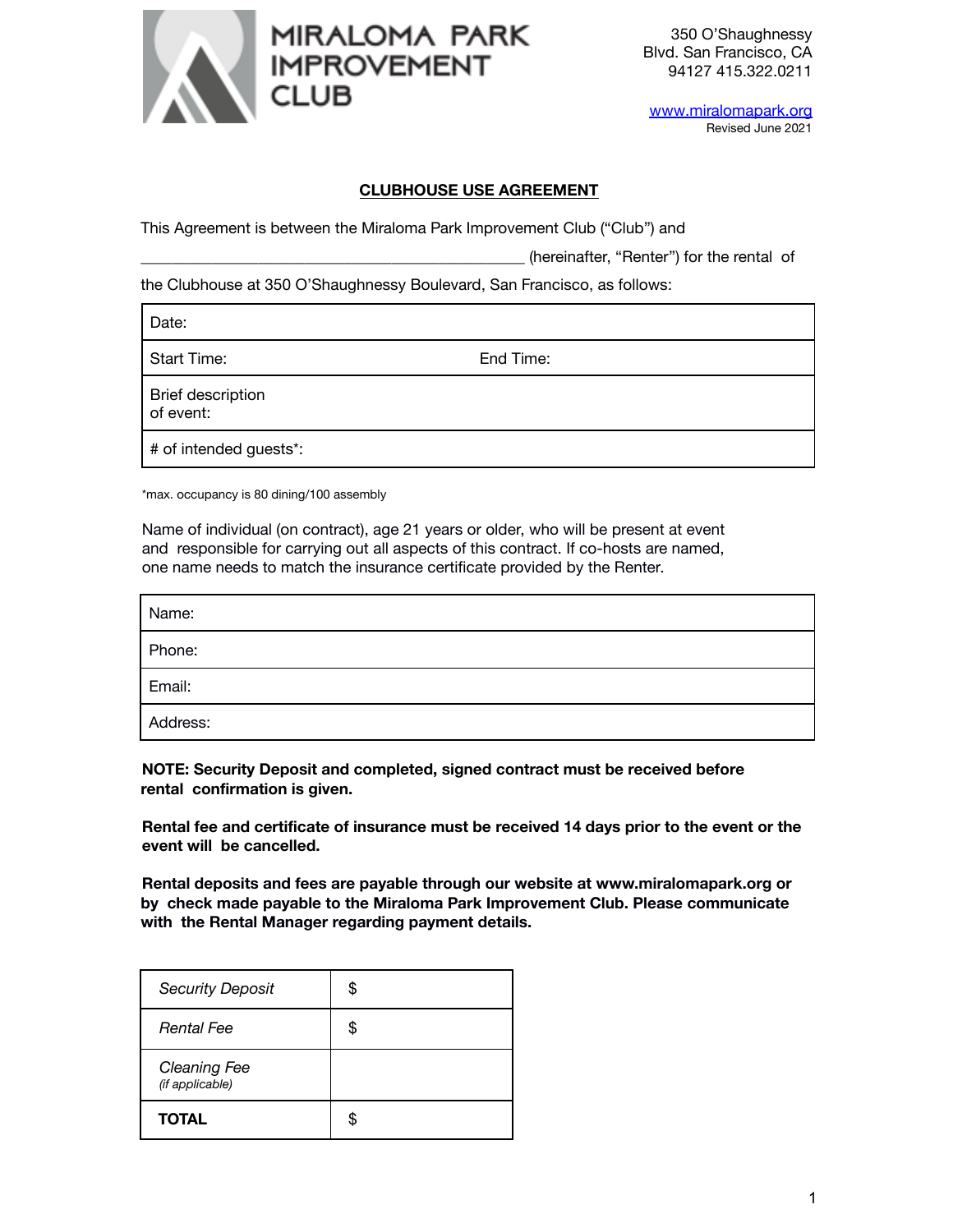

www.miralomapark.org Revised June 2021

#### **Approval of Agreement**

Approval of this application is given at the discretion of the Clubhouse Rental Manager and the Board of the Miraloma Park Improvement Club. If the agreement is not approved, all monies shall be promptly refunded.

This rental contract can be terminated by either party, at any time, for any reason, with 14 days written notice. Note that the Club will cancel this contract and cancel any scheduled events if any of the agreed to terms above are not met. The Club reserves the right to determine whether the above terms were met to its satisfaction and reserves the right to refuse service.

Renter agrees to indemnify, hold harmless, and defend MPIC from any liability for injury to or death or any person, including any agent, employee, or guest of Renter, or damage to any property connected in any way with the use of the premises by Renter, including any neighboring properties. Such indemnification extends to injury or death of any person or property damage caused by consumption of alcoholic beverages or controlled substances by Renter or Renter's agents, employees or guests during the entire rental period.

By signing below, the parties hereto have caused this Agreement to be executed by their duly authorized representatives as of the date written.

| DATE: | RENTER (signature) |
|-------|--------------------|
| DATE: | MPIC RENTAL AGENT  |

## **Cancellation Policy**

The security deposit and rental fee is fully refundable in the event of cancellation with written notice up to fourteen (14) days before the rental date.

One half (50%) of the security deposit and the full (100%) rental fee will be refunded on receipt of notice of cancellation between 14 and 7 days before the rental date.

The entire security deposit will be forfeited if rental is canceled later than 7 days before the rental date.

If, after cancellation of rental, the Clubhouse can be re-rented for the date and times that were engaged, regardless of when notice of cancellation is given, the entire amount of the security deposit and rental fee will be refunded.

If this contract is canceled by the Club, the rental fees plus the security deposit will be refunded less any withholding due to clubhouse damage or failure of the Renter to meet the terms listed in this agreement.

In the event that the signer of this contract is no longer associated with the rental event, this contract shall be considered null and void, and if no notice was given to MPIC, the renter will forfeit the full (100%) of the security deposit.

Renter understands and agrees to the rental fee and security deposit terms listed above.

\_\_\_\_\_\_\_\_\_ (initial)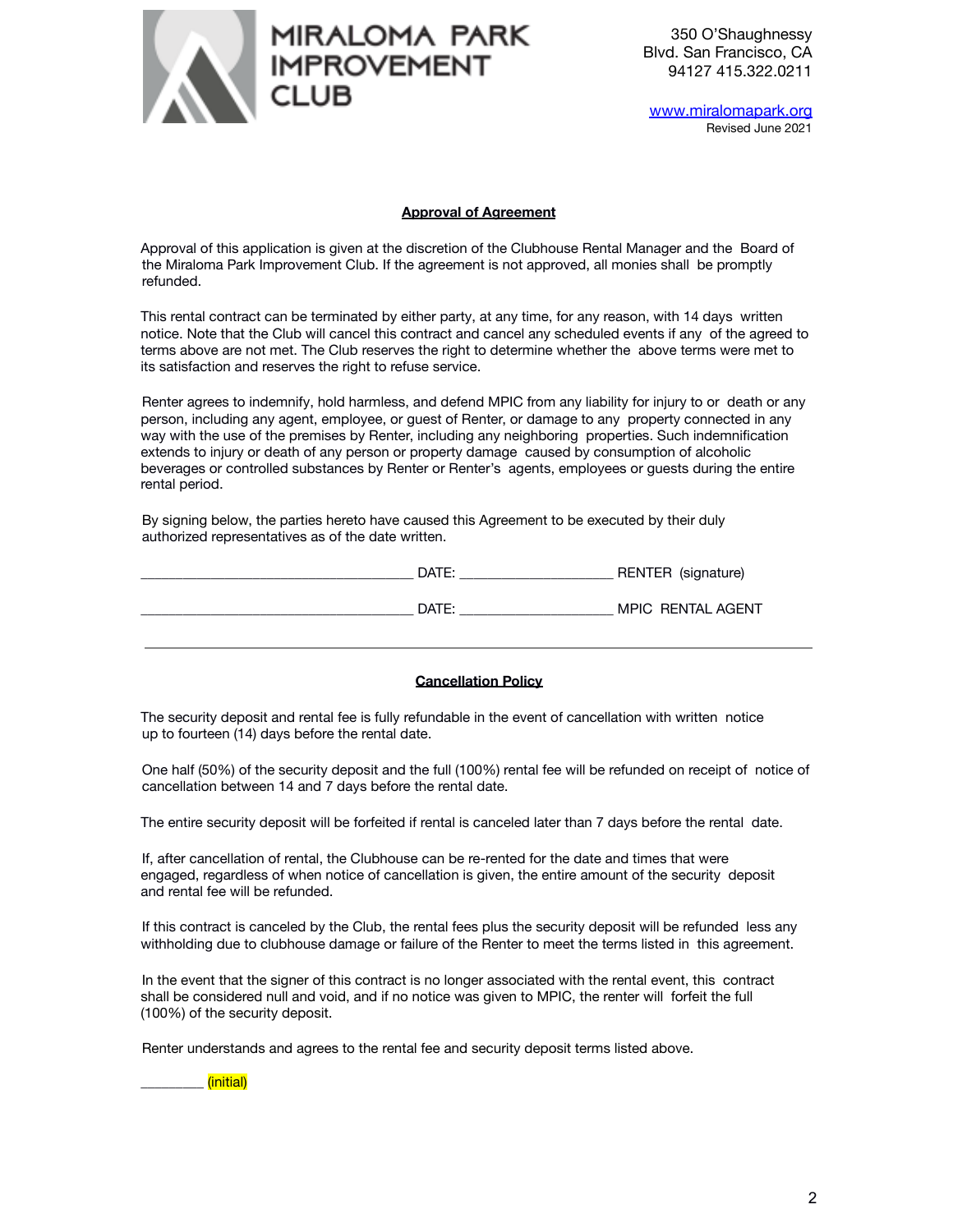

www.miralomapark.org Revised June 2021

# **Liability and Property Damage Insurance Certificate**

It is required that the Renter obtains liability insurance coverage from an insurance company provider acceptable to the Club for at least the duration of the above listed dates. Written proof of this insurance coverage, in electronic or hard copy form, should be presented to the Club's agent no later than 14 days before the date of the event or the reservation will be canceled.

This insurance coverage should clearly state that Miraloma Park Improvement Club at 350 O'Shaughnessy Blvd, San Francisco, CA 94127 is named as an "additional named insured" at a minimum amount of \$1,000,000 General Liability Coverage and \$500,000 of Property Damage Liability, per occurrence.

## **CERTIFICATE OF INSURANCE MUST BE IN THE SAME NAME AS THE PERSON WHO SIGNS THE RENTAL CONTRACT.**

Note that a "rider" on a Renter's homeowner's insurance policy is acceptable as long as the minimum levels of coverage are met and Miraloma Park Improvement Club is named as an "additional named insured" on the certificate of insurance. If this insurance coverage expires during the effective date(s) of this agreement, the Renter will provide a new Certificate of Insurance valid for the rest of the contract dates at least 14 days prior to the expiry of the initial coverage. Failure to provide this extension in insurance coverage at least 14 days in advance of the expiration date will result in the immediate cancellation of any scheduled events after the expiry of the coverage.

Initial:\_\_\_\_\_\_\_\_\_\_\_

# **LOSS, DAMAGE, OR INJURY TO THE RENTER'S PARTY**

The Club is not responsible for loss, damage, or injuries to the Renter's party. The Club shall not be responsible for any loss, damage, or injury to any person or property before, during, or after use of the Clubhouse by Renter or Renter's guests.

The Club will not be responsible for personal property or effects of any kind brought into the building or the grounds by the Renter or the Renter's guests. All items left after an event will be disposed of at the discretion of the Club.

Initial:  $\overline{\phantom{a}}$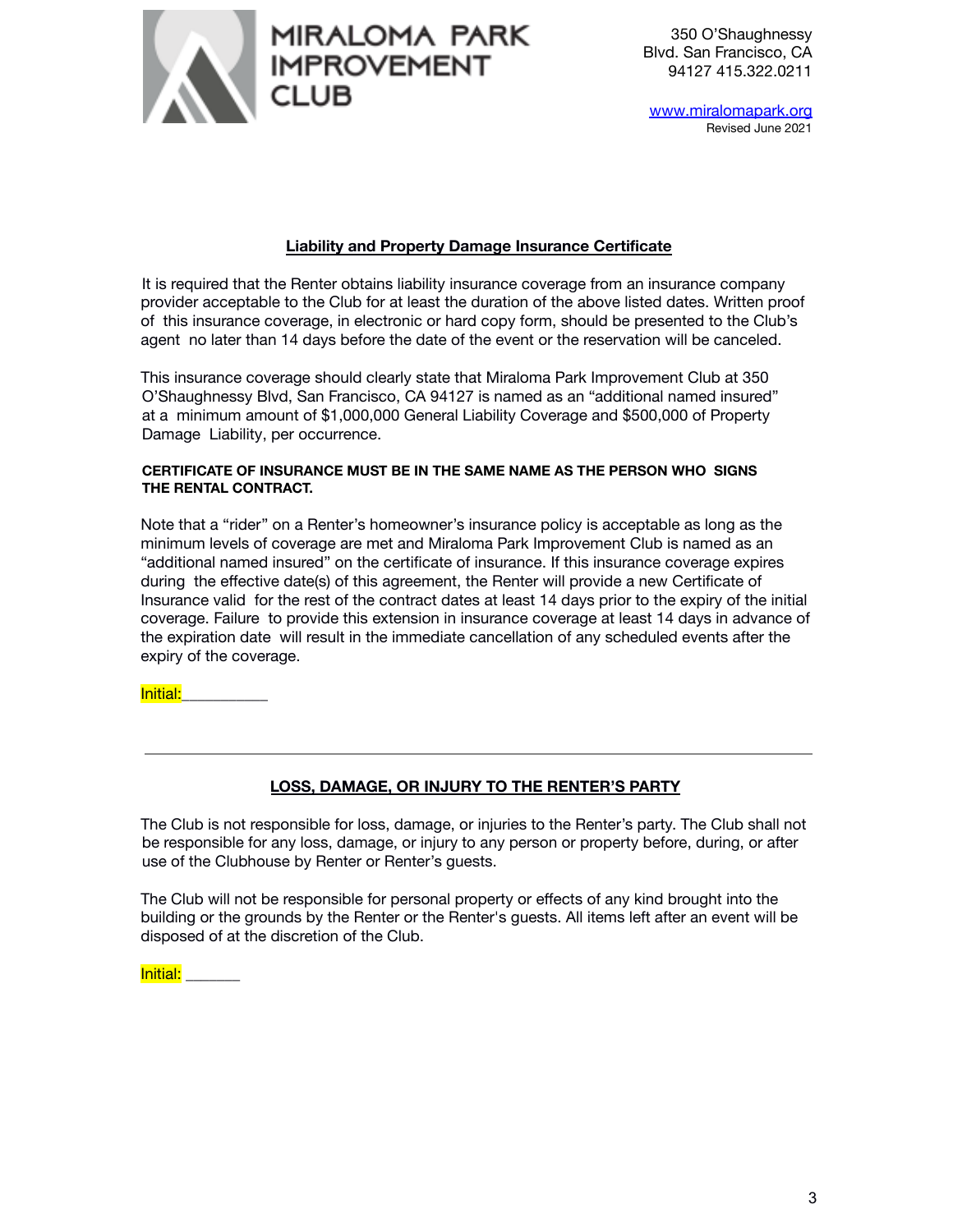

www.miralomapark.org Revised June 2021

#### **CLUBHOUSE USAGE POLICIES**

The Club agrees to have the Clubhouse in clean condition and fully supplied with the following items: toilet paper, paper towels, liners for large and small trash cans, cleaning supplies and products. All appliances and lights are to be in working order.

#### **Renter Responsibility:**

| $\Box$ . Thence to to replace any imple property as it mas reand at the ond of the event.                     |
|---------------------------------------------------------------------------------------------------------------|
| 2. All trash placed in trash bins; with recyclables in the blue recycle bin, compostables in the green        |
| bin, and non-recyclables in the black trash bin. Bins must not be overfilled, a. I understand that            |
| failure to properly separate waste into compost, recycling, and landfill garbage will result in a             |
| charge for every occurrence. Club retains the right to determine whether waste has been properly              |
| sorted.                                                                                                       |
| $\Box$ 3. The kitchen is to be only for catering. All food is to be fully cooked and prepared prior to coming |
| to the Clubhouse. The stove and oven are to be used only for reheating cooked food items.                     |

| $\Box$ 4. Children must be supervised at all times, inside the clubhouse and on the clubhouse grounds. |
|--------------------------------------------------------------------------------------------------------|
| Children are not allowed on the stage or front porch without adult supervision. It is understood the   |
| area around the clubhouse is a natural environment, which may contain plants, insects or animals,      |
| which could prove harmful if contact is made.                                                          |

| $\Box$ 5. The fireplace is gas controlled. Do not burn wood or any other materials in the fireplace. |  |  |
|------------------------------------------------------------------------------------------------------|--|--|
|------------------------------------------------------------------------------------------------------|--|--|

 $\Box$  6. Decorations may be hung from the wires placed by the Club along the top of walls on the main hall. No nails, tacks, or staples may be driven into Clubhouse walls or floors. No tape or other adhesive substance may be applied to the walls or floors. Nothing is to be attached to or hung upon the lighting fixtures or draperies.

 $\Box$  7. Renter should take care to lift furniture when moving it as sliding the furniture may cause damage to the hardwood floors.

 $\Box$  8. No telephone is provided inside the clubhouse. Renter should ensure that a cellular telephone is present and available during the event for use in case of emergency.

9. Smoking is not allowed inside the clubhouse at any time. Failure to comply with this regulation will result in a forfeiture of the entire security deposit.

 $\Box$  10. Other than the clubhouse fireplace, stove, oven, and furnace, there are to be no open flames, smoldering materials, candles, or items that produce smoke anywhere within the clubhouse or outside on clubhouse property. Failure to comply will result in complete forfeiture of the entire security deposit.

 $\Box$  11. Renter agrees to comply with all local, state, and federal laws while on clubhouse property.

 $\Box$  12. Any damage to the interior of the clubhouse (floors, walls, fixtures) or exterior (grounds, gardens) will result in the loss of all or part of the security deposit. Damage in excess of the amount of the security deposit will result in a claim being filed against the Renter's insurance coverage.

#### **Renter has read and agreed to abide by the above responsibilities (check boxe).**

Initial: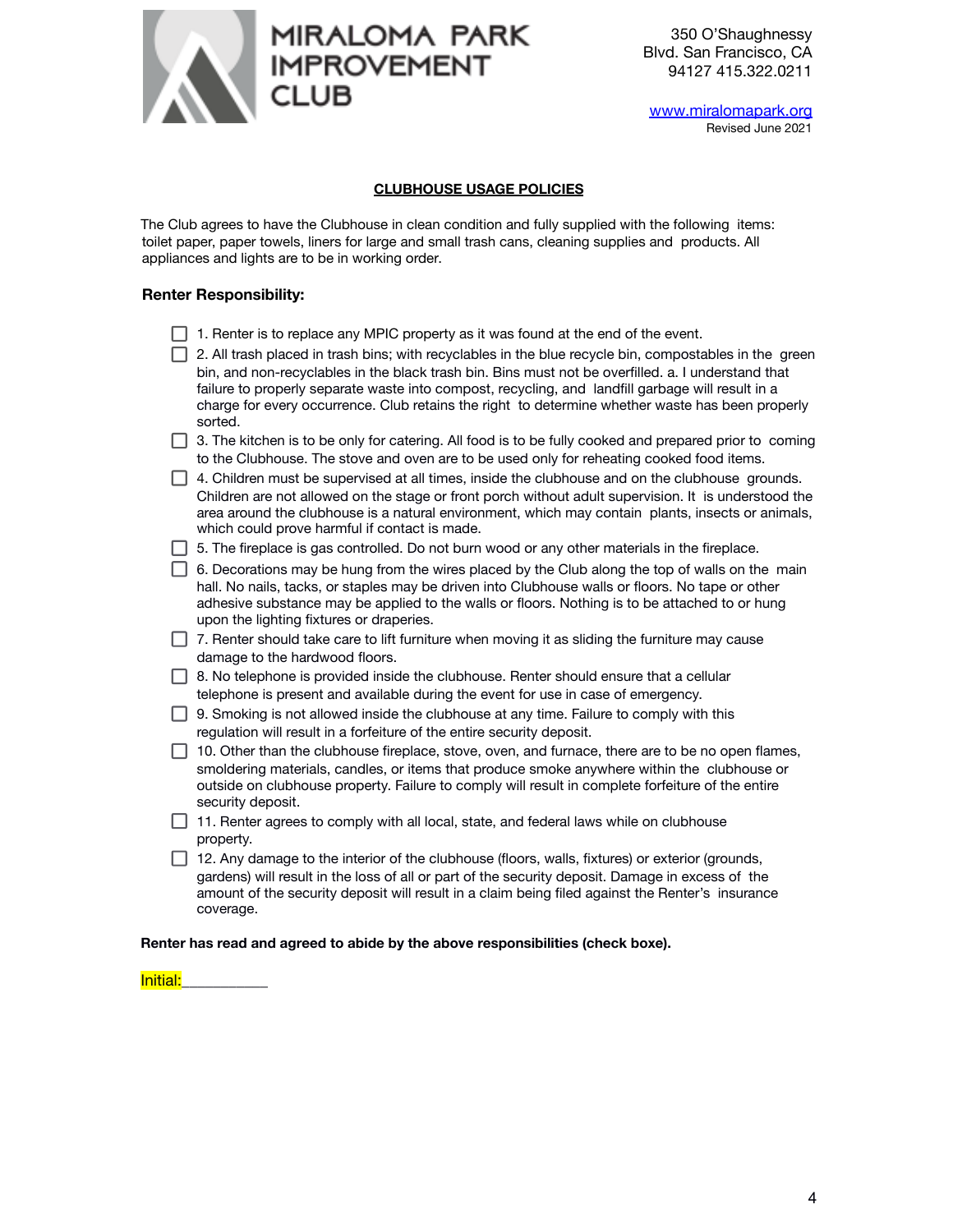

www.miralomapark.org Revised June 2021

# **HEALTH DEPARTMENT REGULATIONS**

Rental of the MPIC Clubhouse includes abiding by all current local Health Department Ordinances that are in effect. Adherence to health ordinances is the responsibility of the renter and their guests or members.

Initial:\_\_\_\_\_\_\_\_\_\_\_

# **ALCOHOL USE AGREEMENT**

**Serving alcohol to persons of age twenty-one (21) and older is permitted at Clubhouse events ONLY if the renter assumes all responsibility and liability for his/her guests' intake. Serving alcohol to persons less than twenty-one years of age is illegal at all times and the renter is responsible for monitoring all guests to assure that no guest less than twenty one (21) years of age is consuming alcohol.**

**Renter must complete and sign one of the two sections below.**

# ALCOHOL-FREE EVENT(S)

Renter declares that no alcoholic beverages, including but not limited to beer, wine, and spirits, will be brought to or served at the Clubhouse during the rental event(s) on:

Date: \_\_\_\_\_\_\_\_\_\_\_\_\_\_\_\_\_\_ Signature: \_\_\_\_\_\_\_\_\_\_\_\_\_\_\_\_\_\_\_\_\_\_\_\_\_\_\_\_\_\_\_\_\_\_\_\_\_\_\_\_\_\_

# EVENT(S) WHERE ALCOHOL WILL BE AVAILABLE

Renter declares that alcoholic beverages, including but not limited to beer, wine, and spirits, will be brought into or served at the clubhouse during the rental event(s) on the date below. Renter agrees to assume all responsibility for event guests including monitoring alcohol consumption to assure that no guest under the age of twenty-one (21) is consuming alcohol and that no guest is excessively consuming alcohol. In addition, Renter assumes all responsibility and liability to assure guests' safe transport home after the event in which alcohol is served, and Renter agrees to indemnify and hold harmless the Club from any liabilities arising from alcohol consumption at the Renter's event.

Date: example and Signature:  $\Box$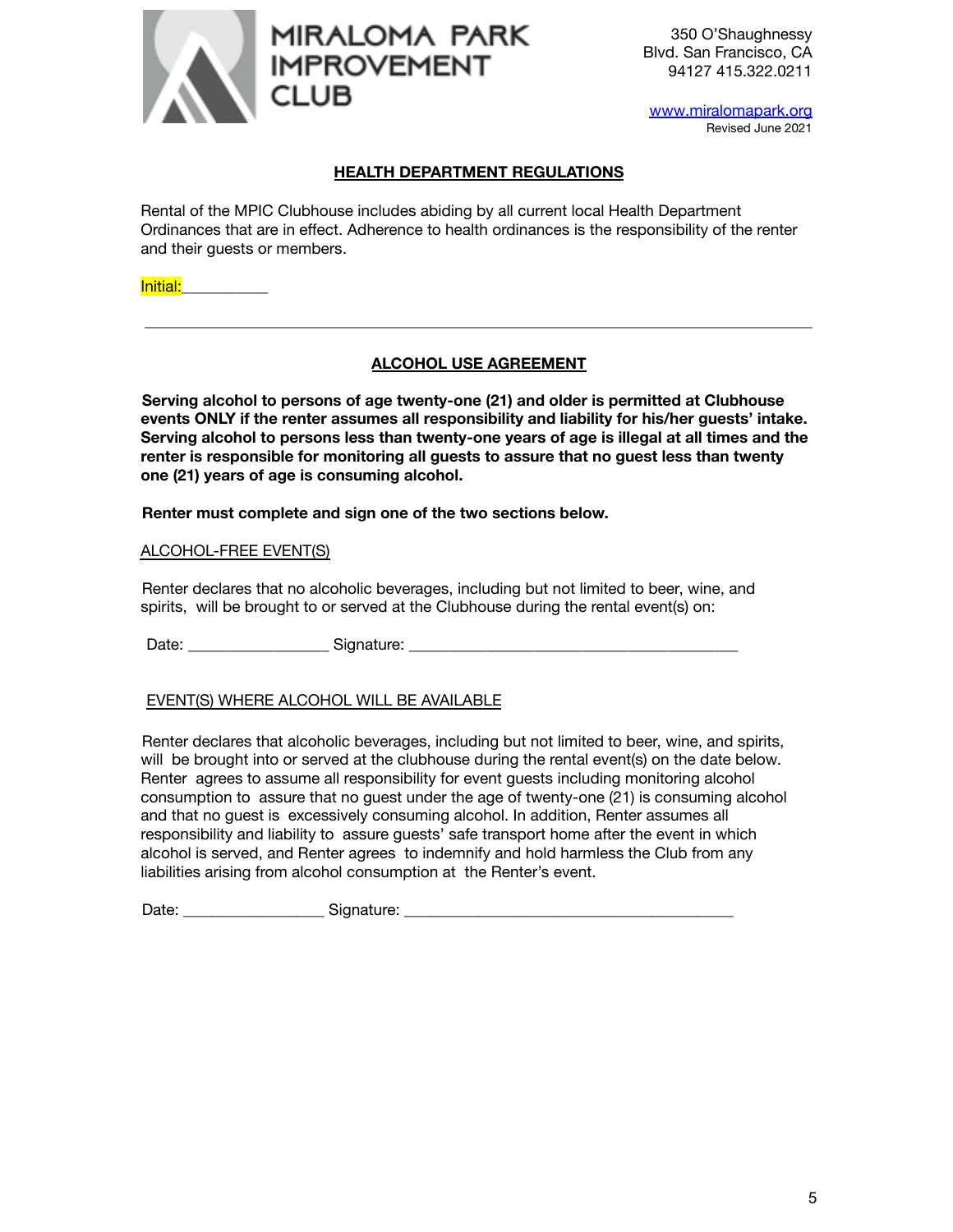

www.miralomapark.org Revised June 2021

# **CLUBHOUSE NOISE**

# **ANY NOISE COMPLAINTS FROM THE NEIGHBORS COULD RESULT IN COMPLETE FORFEITURE OF YOUR SECURITY DEPOSIT – NO EXCEPTIONS**

*Music is permitted only inside the clubhouse with the windows and doors closed as long as it is not audible outside.* No music is permitted after 10:00 PM.

Keep loud conversation, music, boisterous behavior, or other noisy activities outside the Clubhouse or in the parking lot to a minimum.

If windows or doors are opened during your event, please walk outside and gauge whether the noise can be heard by neighbors on Del Vale.

**If your noise is excessive and/or your guests' behavior is deemed inappropriate, the police may be called and your party will be ended immediately, your security deposit will be completely forfeited.**

Initial:\_\_\_\_\_\_\_\_\_\_\_

## **Renter must complete and sign ONE of the two sections below:**

Renter declares that **NO amplification of music or sound** of any kind will be used in the Clubhouse during the rental event(s) on:

Date: \_\_\_\_\_\_\_\_\_\_\_\_\_\_\_\_\_\_ Signature: \_\_\_\_\_\_\_\_\_\_\_\_\_\_\_\_\_\_\_\_\_\_\_\_\_\_\_\_\_\_\_\_\_\_\_\_\_\_\_\_\_\_

Renter declares that **amplified music or sound WILL** be used in the Clubhouse during the rental event(s) on:

Date: \_\_\_\_\_\_\_\_\_\_\_\_\_\_\_\_\_\_ Signature: \_\_\_\_\_\_\_\_\_\_\_\_\_\_\_\_\_\_\_\_\_\_\_\_\_\_\_\_\_\_\_\_\_\_\_\_\_\_\_\_\_\_